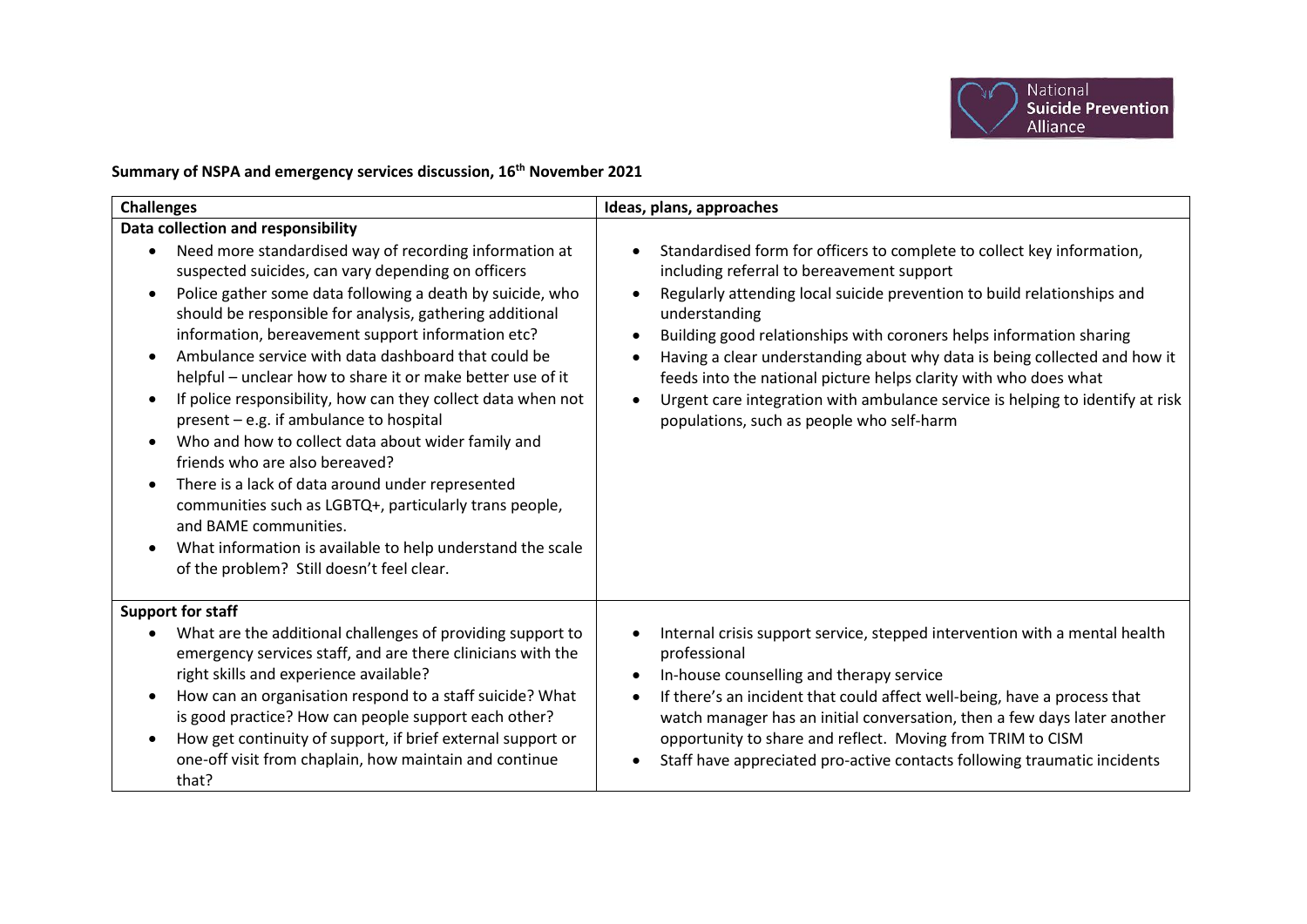

| Boundaries of bereavement or crisis support services don't<br>$\bullet$<br>match with boundaries of forces, so complicated referral<br>process for staff<br>If setting up a bereavement service across a police force,<br>$\bullet$<br>how to refer people - opt-in or opt-out? Does it need to<br>be suicide-specific, or for any bereavement?<br>Many people working in emergency services will face<br>traumatic incidents - how provide tools early in role so are<br>more prepared, have understanding and resilience?<br>Concern that some staff start retirement still holding on to<br>trauma from work<br>How to approach conversations about mental health,<br>suicidal thoughts, well-being - what to say and what not to<br>say? | Helpline for people who have witnessed a death by suicide, and a short<br>$\bullet$<br>guide 'First Hand' - support for witnesses (here)<br>Established force-wide bereavement service that provides support<br>regardless of county boundaries etc<br>Postvention toolkit for workplaces (here) developed by Business in the<br>Community and Public Health England helps organisations prepare and<br>think in advance of a death by suicide<br>Work underway to think about how to prepare staff for experiencing<br>trauma and resources being created to support development of coping<br>tools                                                                                                         |
|----------------------------------------------------------------------------------------------------------------------------------------------------------------------------------------------------------------------------------------------------------------------------------------------------------------------------------------------------------------------------------------------------------------------------------------------------------------------------------------------------------------------------------------------------------------------------------------------------------------------------------------------------------------------------------------------------------------------------------------------|--------------------------------------------------------------------------------------------------------------------------------------------------------------------------------------------------------------------------------------------------------------------------------------------------------------------------------------------------------------------------------------------------------------------------------------------------------------------------------------------------------------------------------------------------------------------------------------------------------------------------------------------------------------------------------------------------------------|
| <b>Culture, including help-seeking</b><br>Sometimes people don't feel they can be ill or take time to<br>look after themselves; and 'I'm alright' attitude<br>Lack of confidence in how to have conversations around<br>suicide, culture of worry about those conversations<br>How to move from people 'armoring up' to being open to<br>conversations?<br>Internal issue with recognition of trauma and getting<br>workforce to understand and accept their own mental<br>health needs<br>Typical nature of people working in ambulance service is<br>they give care, not look after themselves<br>Individuals struggling with their mental health are not<br>routinely passed into occupational health for an                              | United Minds staff network has been very successful<br>On World Suicide Prevention Day a firefighter shared their own<br>experiences around mental health and suicidal thinking - very powerful<br>Well-being clinics have helped break down barriers<br>Reviewing culture of the organisation to understand where organisation<br>can change to have more positive affect<br>Share information on social media - reaches more staff<br>More focus on staff support, self-care, help from local voluntary sector<br>Doing more work on resilience, sleep management, nutrition - maintaining<br>well-being<br>Trying to introduce a culture of reaching out for help rather than keeping it<br>to themselves |